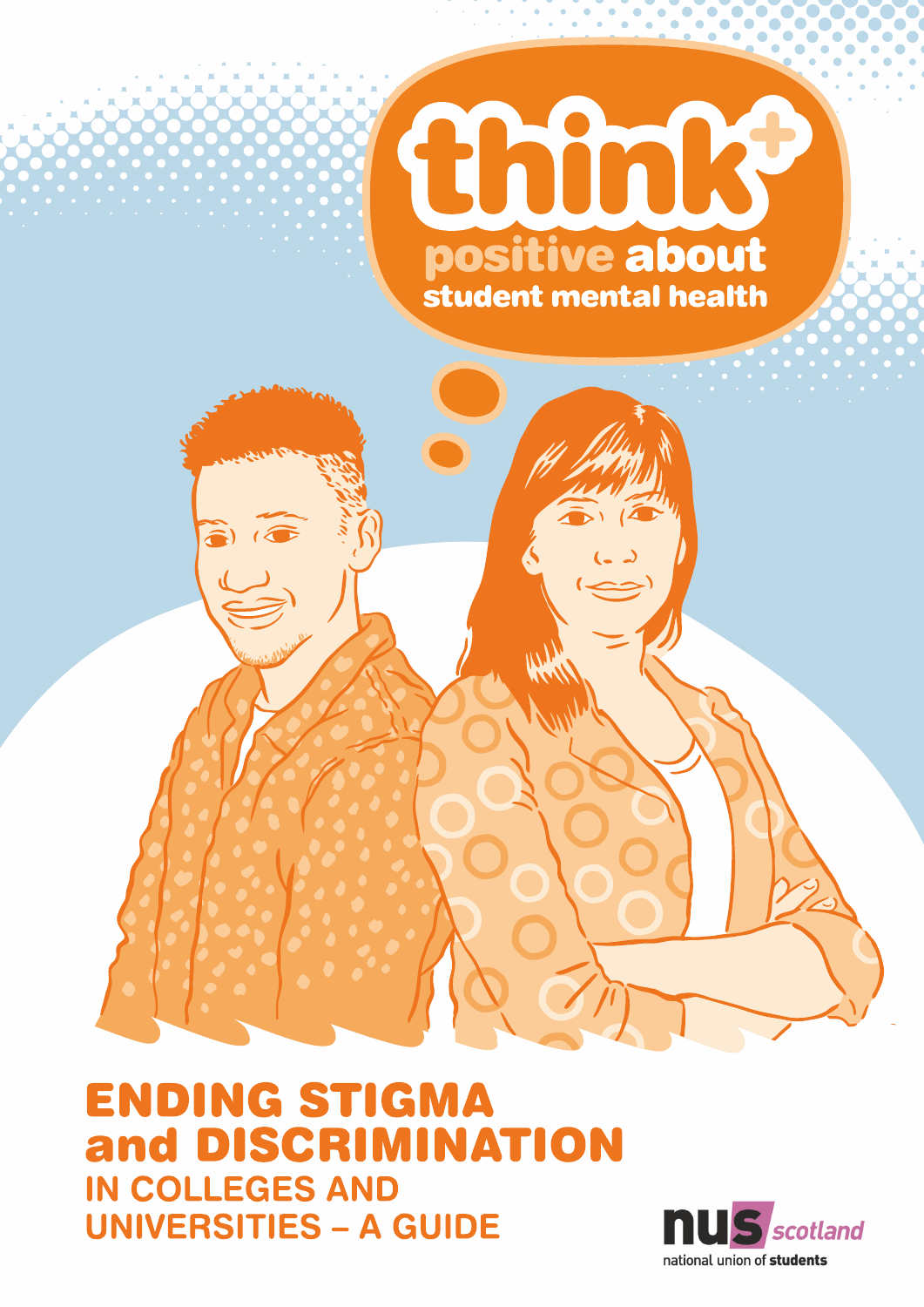### **Introduction**

The effect stigma and discrimination can have on a student's experience of education can be devastating. It impacts on confidence, self-belief and self-stigma – and also reduces attainment, retention and can potentially have financial implications. It can exacerbate mental illness and add to an already challenging situation.

The majority of university and college staff and students want to support each other through illness and difficult times – but often discrimination and stigma arise through lack of knowledge and understanding, as well as fear of approaching the subject or situation. This guide has been created to contribute to overcoming stigma and discrimination in universities and colleges, built from the experiences of students gathered through surveys, focus groups and workshops. It is hoped it provides a useful basis for increasing the knowledge and confidence of staff so that discrimination is avoided, tackled where it does occur, and reasonable adjustments are made for students so they can perform on an equal playing field to their peers.

### **The Equality Act 2010**

In October 2010 a new Equality Act came into force combining a number of laws, including the Disability Discrimination Act, into one single Act. The Equality Act 2010 gives more protection against discrimination with the aim of ensuring people do not experience disadvantage in a variety of settings, including in college or university. The Act means that it against the law to discriminate against anyone

because of age, gender reassignment, being married or in a civil partnership, being pregnant or having a child, disability, race (including colour, nationality, ethnic or national origin); religion, belief or lack of religion/belief, gender and sexuality – under the Act, these are called protected characteristics.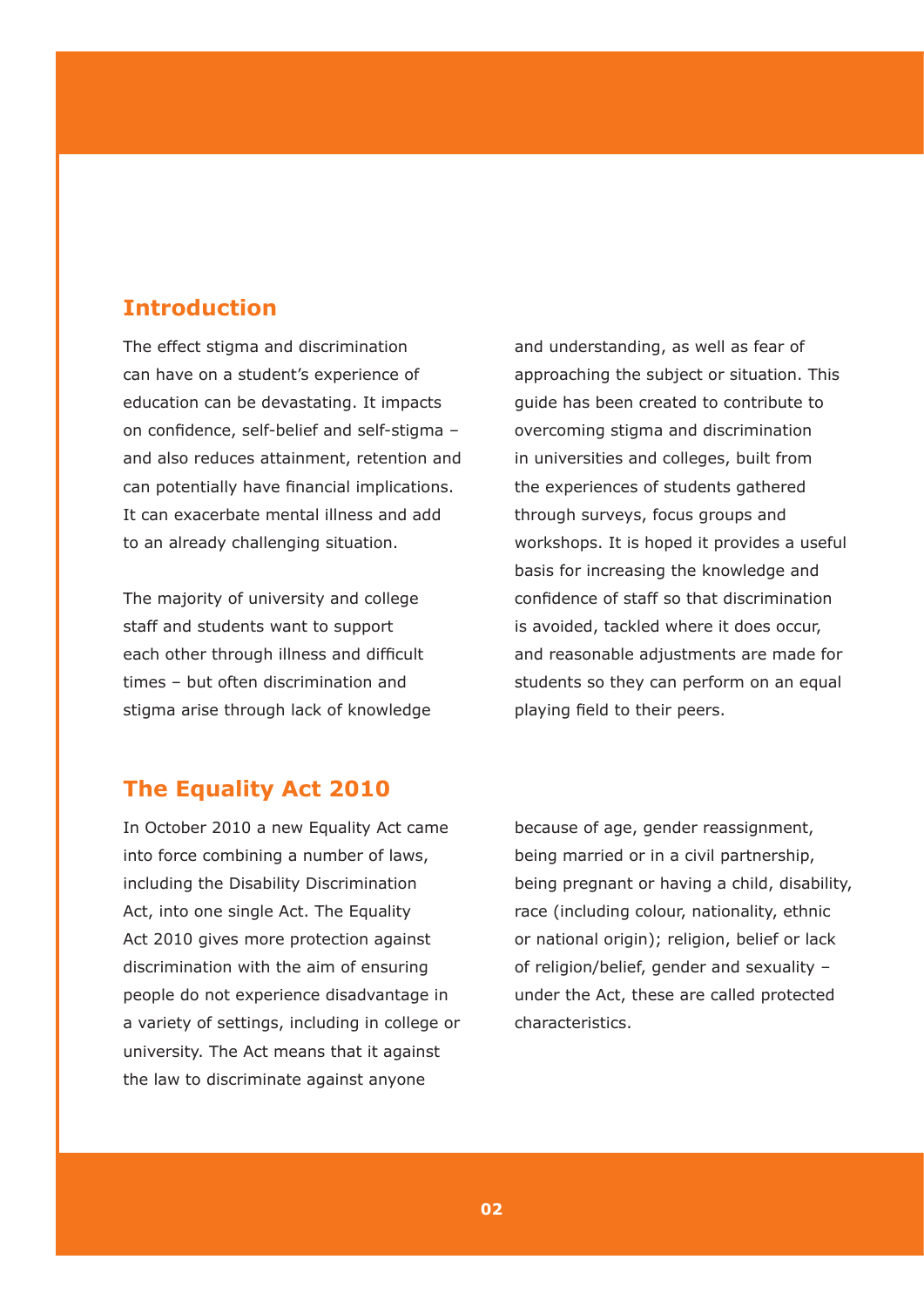

**People with mental illnesses are protected under the disability protected characteristic, where they meet the following definition:**

*"A physical or mental impairment which has a substantial and long-term adverse effect on your ability to carry out normal day-to-day activities"*

Mental illness falls under the term "mental impairment". A "substantial" adverse effect means that the effect of the illness is more than minor or trivial. In looking at the effect of an illness, any treatment, such as medication or counselling, is ignored and the impairment is taken to have the effect it would have had without that treatment. "Long term" is classed as having lasted at least 12 months, likely to last 12 months or more, or likely to be life-long. You may also be covered if you had a disability in the past. For example, if you had a mental health condition in the past which lasted for over 12 months, but you have now recovered, you are still protected from discrimination because of that disability. More information on the definition of disability is available from the Office of Disability Issues guidance, found in the further information section.

It is important to note that sometimes people do not recognise how much of an impact their illness has on them, and so may not place themselves in this category. It is also important to note that sometimes people do not wish to define themselves into this category for various reasons and also some people with mental illnesses manage their studies with no significant adverse effects caused by their illness. It should be for the student to decide, with all of the relevant information about their rights under the Equality Act, if they wish to be classified in this way, but only a person who meets the Act's definition of disability has the protected characteristic of disability.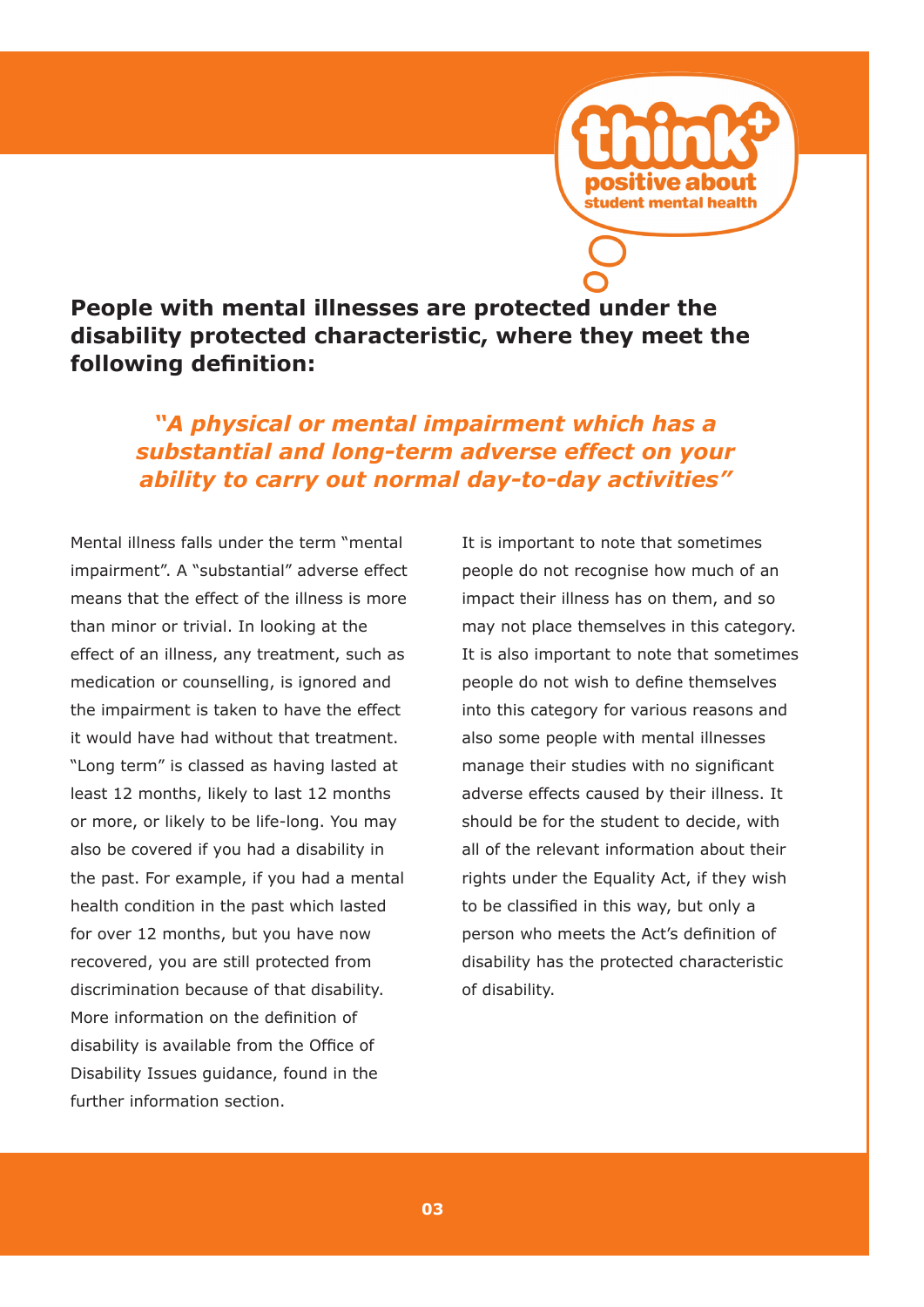### **What Does Discrimination Mean?**

**Direct discrimination** is where a student is treated less favourably than another student is treated or would be treated because of a protected characteristic. This applies whether or not it was intended. It can also be by association, where a student is treated less favourably because of their association with a person who has a protected characteristic, for example a family member or friend. If a student is treated less favourably because it is thought they have a protected characteristic, this is also direct discrimination – based on perception.

*For example, a student is refused entry to a course because it is wrongly believed that the student has a history of depression; this is direct discrimination by perception*

**Indirect discrimination** is where a rule, criteria, provision or practice is applied the same way for all students, but puts students with a protected characteristic at a particular disadvantage compared to students who do not have that characteristic. This in turn puts individual students with that protected characteristic at a disadvantage. Indirect discrimination will be unlawful if the college or university cannot show that the rule, criteria, provision or practice is justified, by showing that it is a proportionate means of achieving a legitimate aim. This applies whether or not it was intended.

*For example, asking all students to register in a large busy hall is indirectly discriminating against students who may find busy halls anxiety provoking due to their mental illness such as an anxiety disorder. This might be indirect disability discrimination if the practice could not be objectively justified. This may also be discrimination arising from a disability, described below*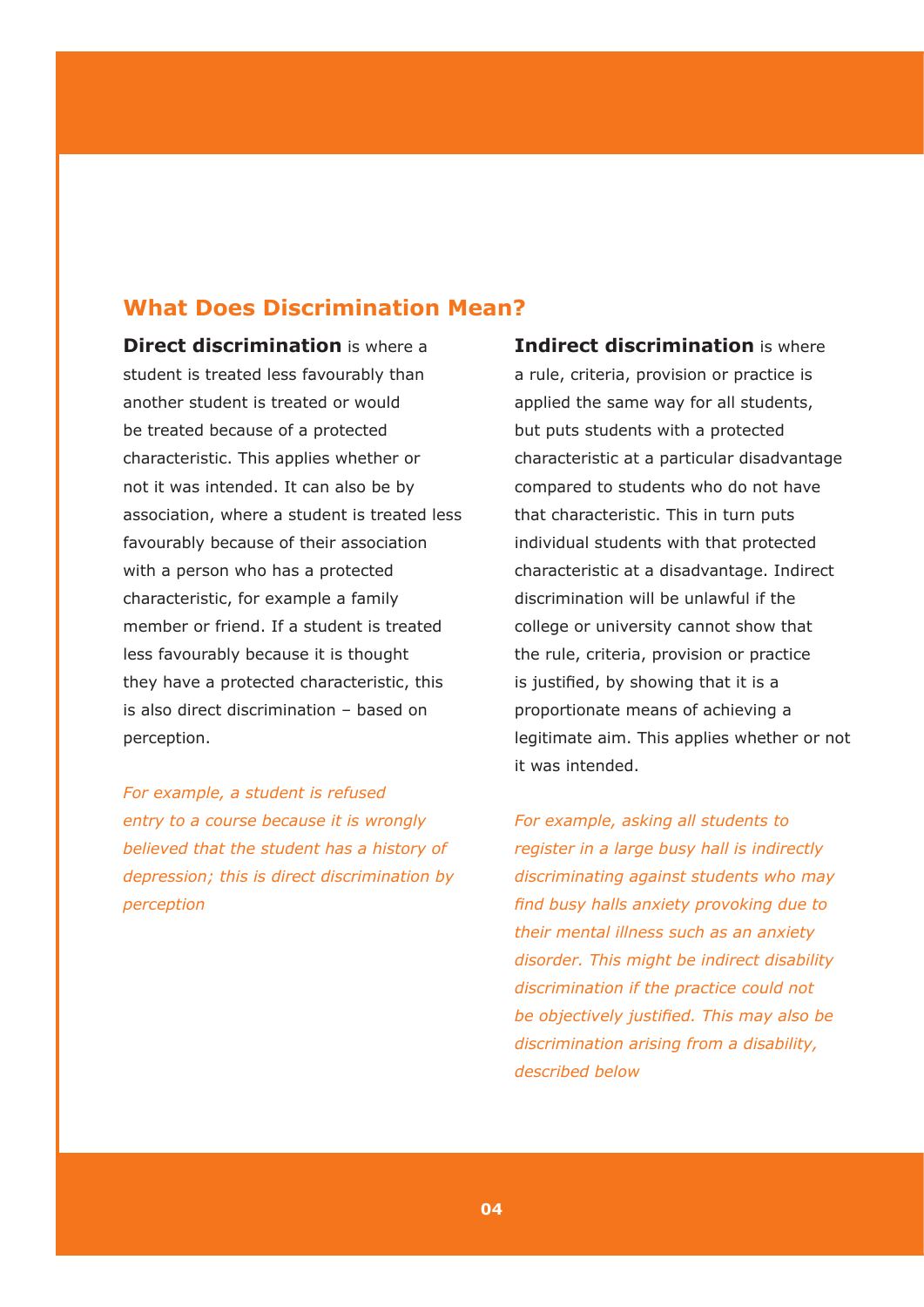

### **Discrimination arising from**

**a disability** happens if you treat someone with a disability unfavourably, the treatment is because of something arising in consequence of the disability and that treatment cannot be justified. While direct discrimination occurs because of the, the disability itself, in discrimination arising from disability the question is whether the person has been treated unfavourably because of something linked to their disability (not the disability itself).

It is different from indirect discrimination because there is no need to show that other people have been affected or for the person to be compared to others.

*An example of this would be a student telling their tutors about their mental illness and that they would be required to attend hospital appointments over class time, but being asked to leave their course because of poor attendance. This could be discrimination arising from disability if it could not be objectively justified*

### **Responsibilities of University and College Staff**

Employees of universities and colleges may be personally responsible if they discriminate, harass or victimise anyone during their employment - though the principal duties under the Act lie with the college or university. Staff are unlikely to be liable personally if they follow college or university policies and employees should have relevant training and guidance to ensure they have the requisite knowledge of their responsibilities under the Equality Act. They should also be adequately supported to understand and carry

out their duties in relation to making reasonable adjustments for disabled students. Colleges and Universities are the responsible body, but employees, staff in universities and colleges, may be responsible for any acts of discrimination in their role, therefore this document sets out some examples and guidance to provide additional information and support so discrimination against students with mental illnesses can become a thing of the past.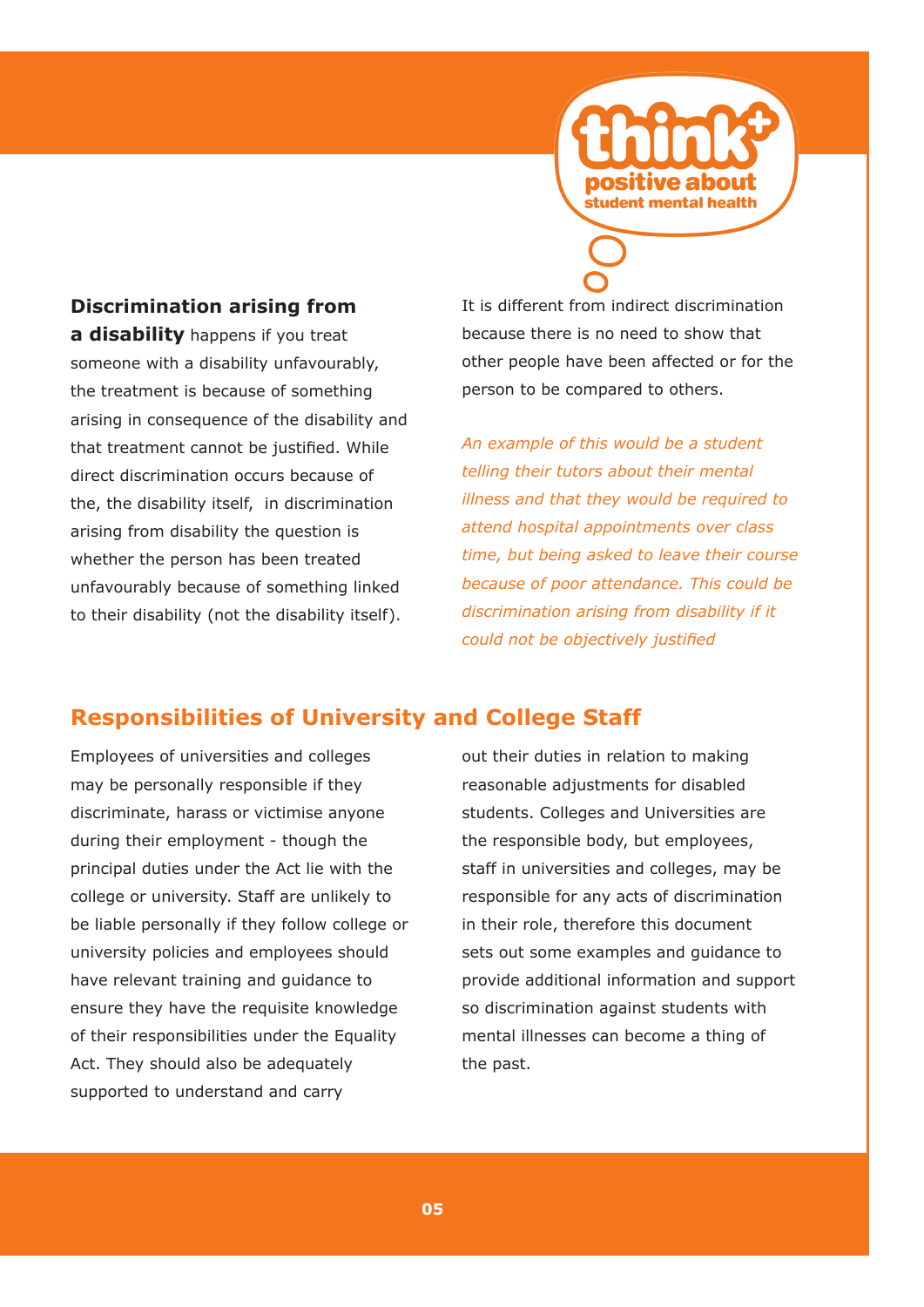## **Reasonable Adjustments**

Though many people with a mental health condition require no extra support or adjustments in order to be able to study, the Equality Act 2010 places a duty on universities and colleges to make reasonable adjustments where someone with a disability would be at substantial disadvantage to someone who does not have a disability. The three requirements of the duty relate to:

- **• Taking reasonable steps in changing the way things are done the practices or policies within the college or university,** for example where there is a policy of randomly assigning students to tutorial slots, allowing a student to stipulate they need an afternoon slot due to medication side effects being at their peak in the morning might be a reasonable step
- **• Making changes to the built environment;** for example by providing inclusive access to lecture theatres
- **• Providing auxiliary aids and services;** for example voice recorders so students who struggle to concentrate in lectures due to mental illness can record them

There is a duty to provide anticipatory reasonable adjustments, so colleges and universities must prepare and pre plan for addressing any barriers that students with a disability may face. In addition, individual reasonable adjustments should be made for students where they have specific requirements. Anticipatory reasonable adjustments might include putting lecture notes online for everyone to access prior to lectures in order that a student with a mental illness could access them to aid their concentration in class,

as could anyone else who found this useful. An individual reasonable adjustment might include allowing a student with an anxiety disorder exacerbated by testing, extra time to complete their exam.

As the duty is to take reasonable steps in making adjustments, they will always depend on the circumstances. As a guide, some more examples of both anticipatory and individual reasonable adjustments related to mental illness might include: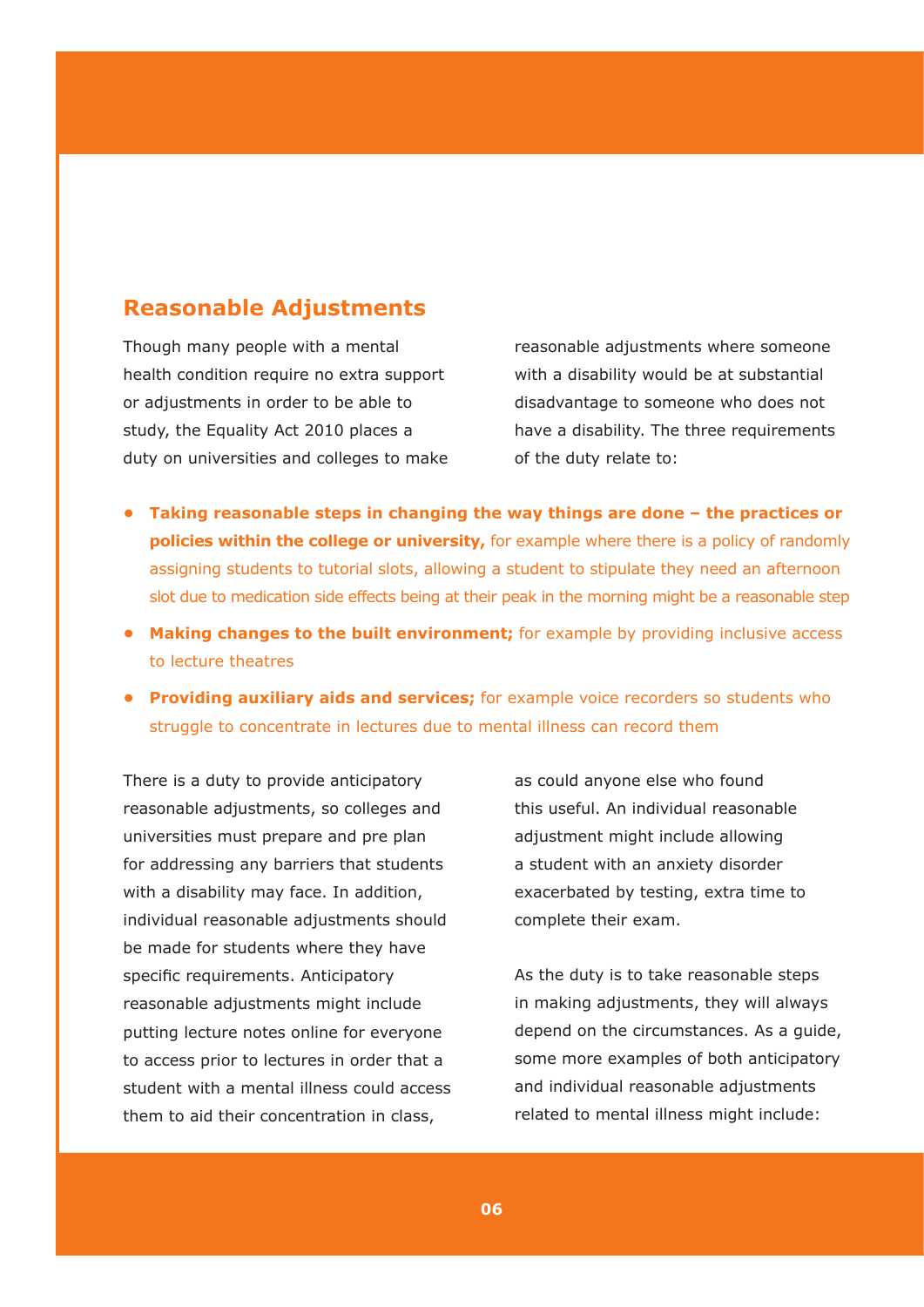

- **• Providing lecture notes prior to lectures**
- **• Providing lecture notes and where appropriate additional resources to a student who has missed a lecture due to mental ill health**
- **• Allowing a student to change to a different class group to avoid morning tutorials**
- **• Allowing for absence due to appointments related to mental illness**
- **• Finding alternatives to situations and procedures which may be impossible for students to follow, such as a different way for a student to register if the usual way is in a large busy hall**
- **• Allowing regular breaks if for example a student becomes very anxious**
- **• Extra time and or separate room provision in assessments and exams**
- **• Giving extensions for pieces of work where illness has interfered with the ability to complete on time**
- **• Providing a quiet space for a student**
- **• Allowing the student to study from home, by providing lecture notes or online or recorded lectures**
- **• Providing a mentor or regular support for a student's academic issues and performance**
- **• Offering additional teaching or the ability to join other classes for missed lectures or tutorials**
- **• Providing computer equipment to enable study at home** (For more about Disabled Students Allowance please refer to the further information section)
- **• Ensuring a student's classes are spread out in a way that best suits their ability to handle their mental illness and study**
- **• Support with timetable and study planning**
- **• Ensuring a student's exams are spread out**
- **• Supervised breaks during exams**
- **• Providing written instructions for someone who was very anxious about forgetting to do things that are expected in for example a lab or practical class**
- **• Creating the possibility of a student studying on a full time course to go part-time**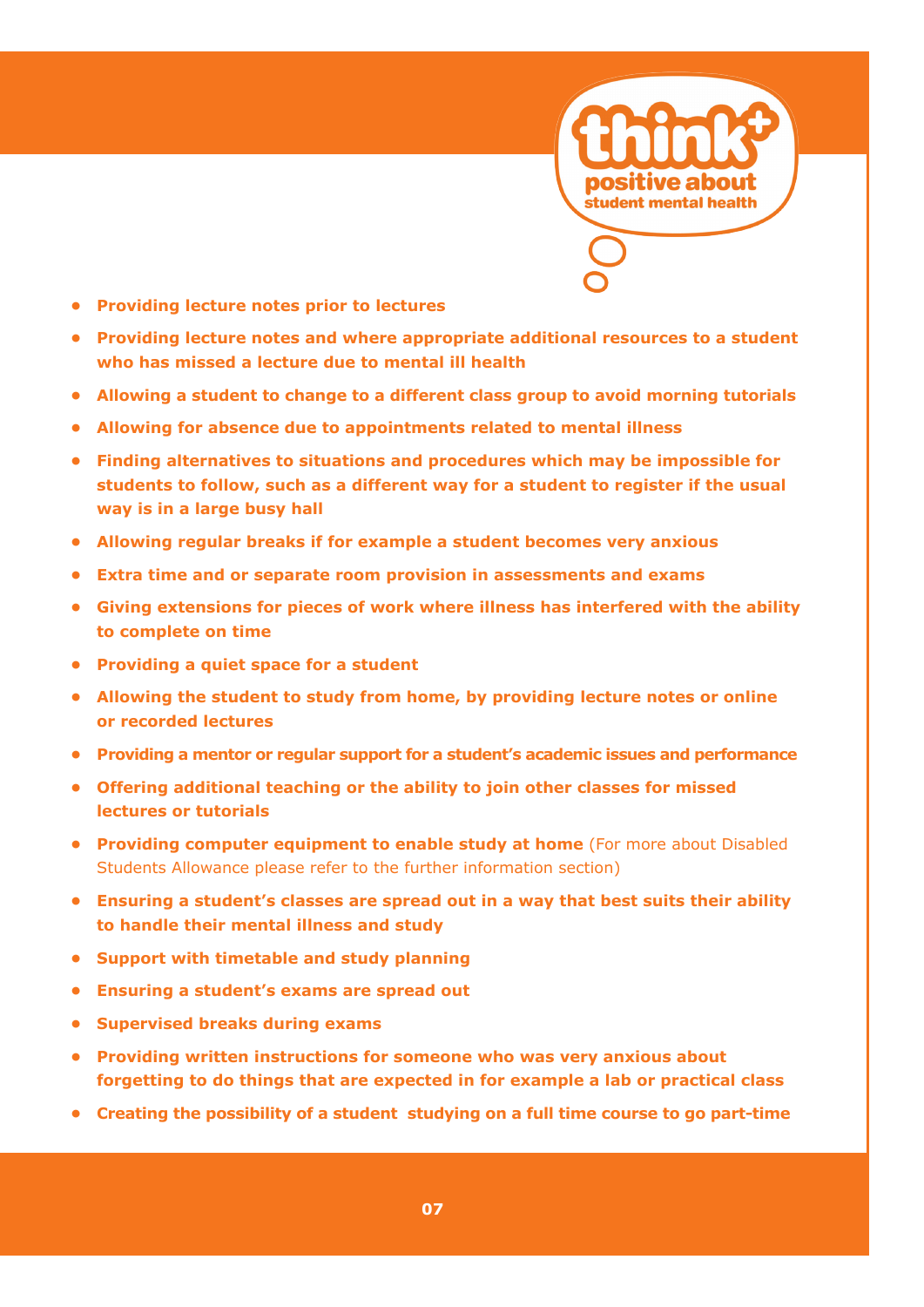## **Reasonable Steps**

Colleges and universities have a responsibility to take steps that are reasonable in order to make adjustments, which are dependent on each case. The Equality Act does not specify any particular factors that should be considered. Reasonableness of an adjustment is

objective and would ultimately be for the courts to determine. Often there will be more than one solution for a situation and it is important to consider each case individually. Though not an exhaustive list, some examples of factors to consider when exploring reasonable steps include:

- **• The effect of the disability on the individual**
- **• If there are any particular steps that would overcome a substantial disadvantage faced**
- **• The extent to which it is practical for the education provider to take steps, and the cost involved**
- **• Grants, loans, aids and assistance available to students**
- **• Health and safety requirements**
- **• The interests of others, including other students**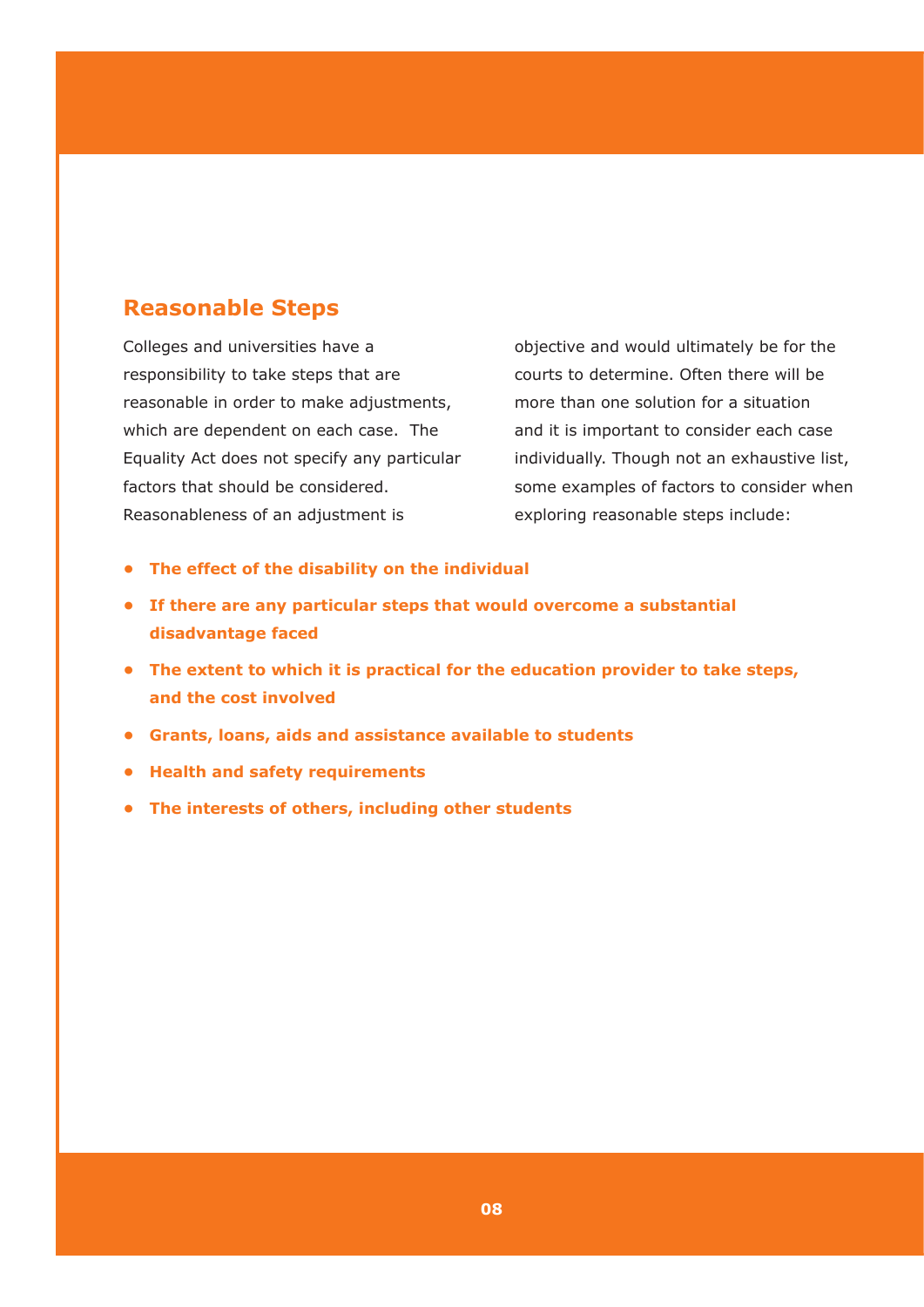

### **Harassment and Victimisation**

The Act also protects people against harassment and victimisation due to a disability. Harassment is defined as engaging in an unwanted behaviour related to a protected characteristic which has the purpose or the effect of violating someone's dignity, or creating an intimidating, humiliating or offensive environment for the person. The person does not have to have the protected characteristic themselves, as long as there a connection between the behaviour and the protected characteristic. The person does not need to say they object to the harassing behaviour for it to be classed as unwanted. An example would be a lecturer using language such as "psycho" to describe someone in the news, which a student living with schizophrenia finds offensive. This could amount to harassment related to disability.

Victimisation is treating someone badly because they have done, or you believe they will do, a protected act. A protected act includes; making a claim or complaint of discrimination (under the Equality Act), helping someone else to make a claim by giving evidence or information, making an allegation that someone else has breached the Act and doing anything else in connection with the Act. A person does not have to have a particular protected characteristic to claim victimisation. An example of victimisation would be a student supporting another student's claim that a lecturer harassed them due to their disability, and the lecturer or another lecturer refusing to have them in their class.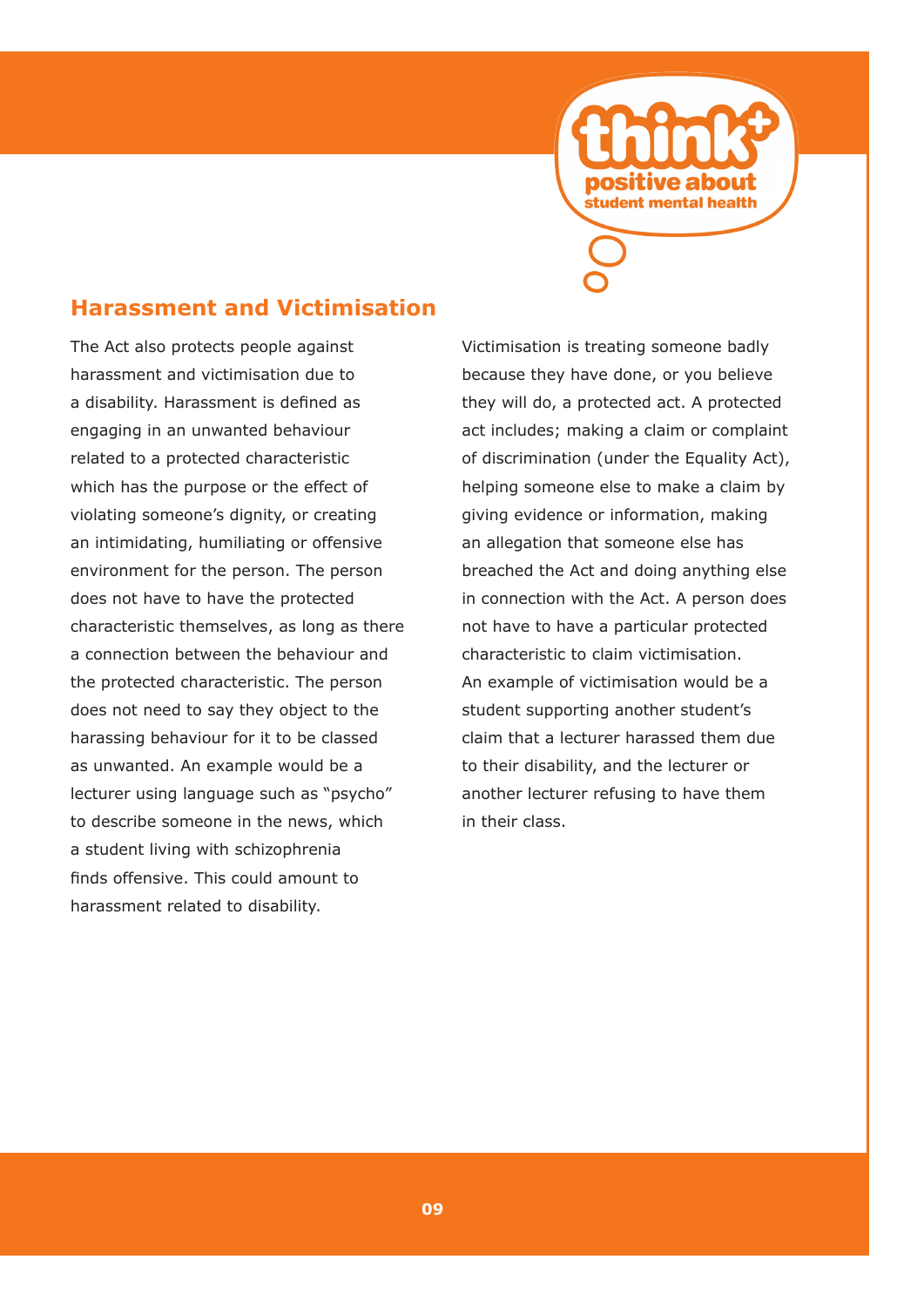### **Summary**

The description of the duties under the Act may sound complicated, but in summary;

- **• Direct and indirect discrimination due to a protected characteristic, and discrimination arising from a disability is unlawful.**
- **• The primary duty lies with the university or college, though as an employee you may be personally responsible if you do not follow college or university policies and discriminate, harass or victimise anyone during your employment there**
- **• Universities and colleges are required to make reasonable adjustments where substantial disadvantage would be faced by a disabled student, compared to students who are not disabled, which can be around procedures, policies and practices at the institution, the physical environment, and providing auxiliary aids and services**
- **• Students should be made aware of their rights under the Equality Act 2010**
- **• The duty is on the college or university to make reasonable adjustments**
- **• Links to more information on the Equality Act 2010 and how it applies to universities and colleges can be found in the further information section of this guide**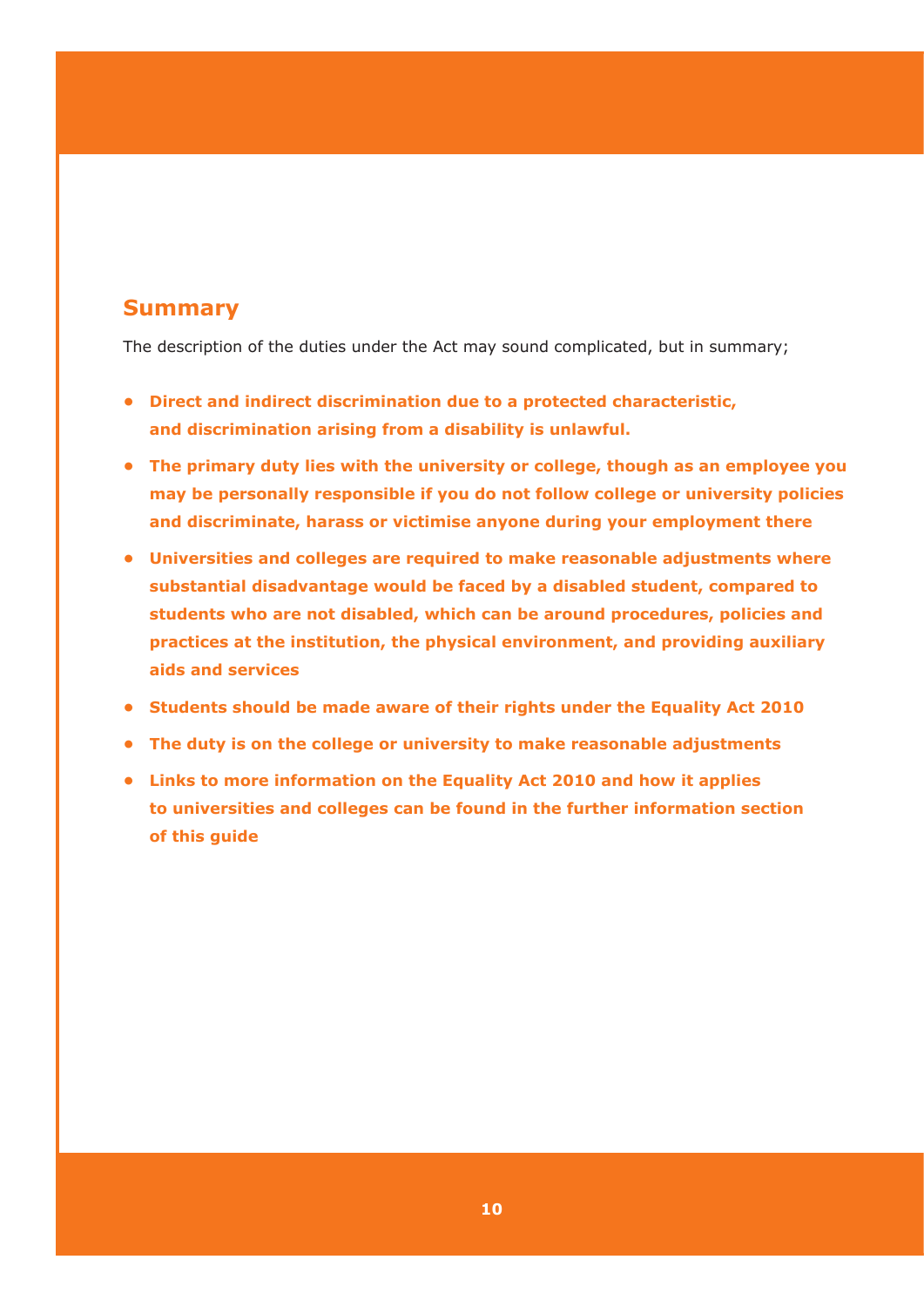

In this section, a number of cases are described where a student has experienced discrimination, along with an outline of how this could have been avoided. These are real experiences gathered from students in Scottish universities and colleges.

# **Charlotte**

*"I had to attend therapy at the local hospital last year. It was on a Wednesday afternoon and I had a class at the same time. I took a letter to the university to tell them about it, but they told me therapy was not a medical reason for missing classes. For two months I had to argue with the university not to fail me for not attending the class, despite handing in all coursework on time. I almost failed a full term because I couldn't attend the class. The months of arguments and meetings with university staff exhausted me. Therapy is already hard and having to argue with university at the same time was incredibly difficult."*

In this example a reasonable adjustment could have been made, allowing Charlotte to attend her appointments and miss the classes. Options including finding alternative classes for Charlotte to attend, or another way for her to keep up with her coursework such as providing notes from classes missed, or a recording of the class should have been explored. Appointments

related to mental health are as valid as any other medical appointment and should have been treated as such. Charlotte could have been offered help to fill in any forms to allow for this time off and any meetings should have been handled with sensitivity and in a supportive manner, not in a way that causes anxiety and subsequent exhaustion.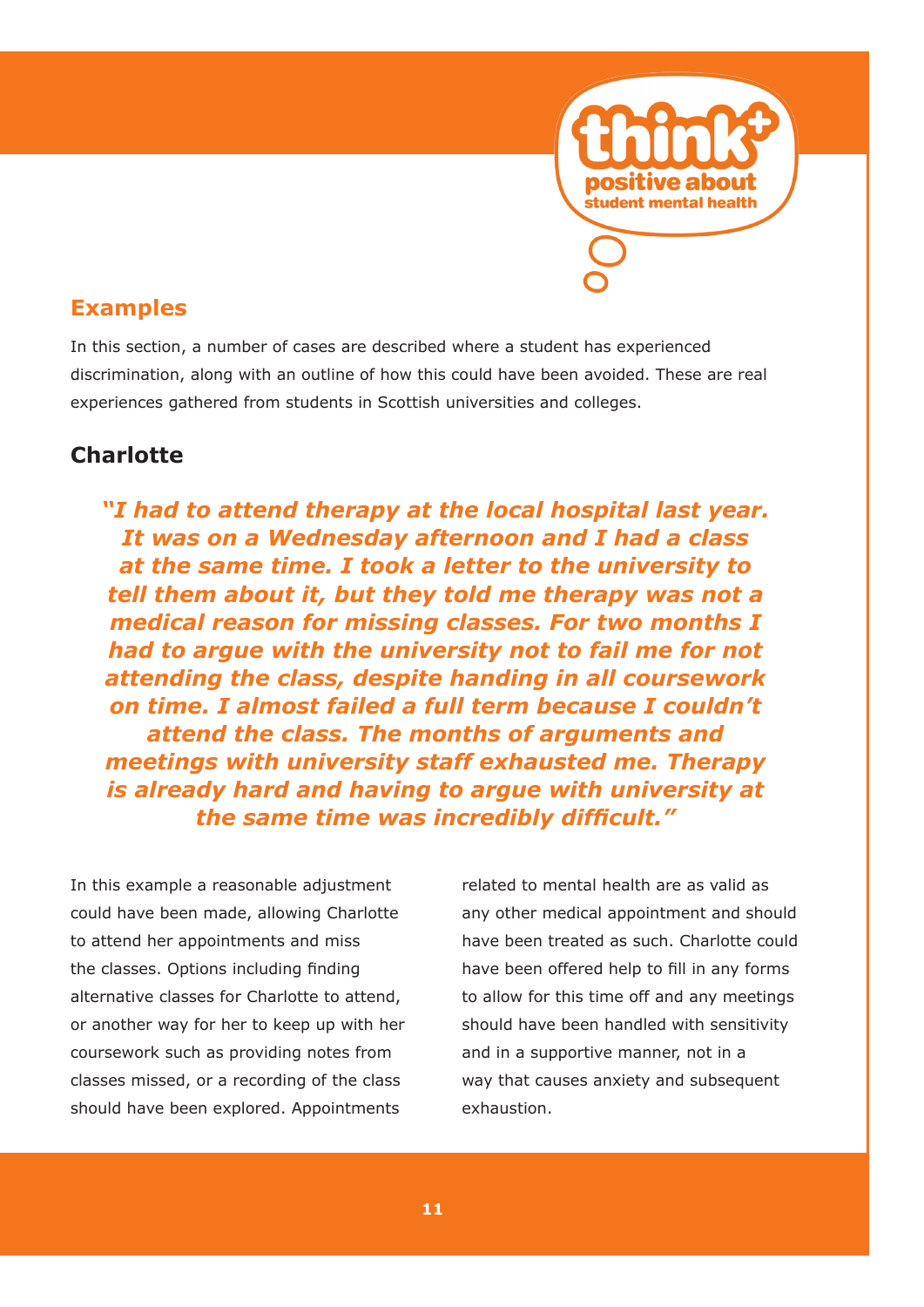#### **James**

*"When I had a panic attack in one of my lessons last year, I was taken to learning support where the course head came and spoke to me. She told me I had two options, to either calm down and come back to class, or remove myself from the course. This made me very upset as I did not want to remove myself from the course, but I could not go back to class. I would have preferred to go home to calm myself down and return to college the next day, but wasn't given the chance. I was unable to concentrate on any of my work for the remainder of the day and it made me anxious when speaking in front of the tutor again."*

An ultimatum should not have been given to James when he was having or recovering from a panic attack. Steps should have been taken to work with James to find a way of handling his panic attacks at college, with adjustments considered such as allowing breaks where required and offering support for him to catch up with any work missed.

Anyone can experience panic attacks, particularly around exam time, therefore an anticipatory reasonable adjustment could be ensuring there are quiet places on campus students can go to if they need space. Having staff trained in Mental Health First Aid or similar so they know how to support someone who is having a panic attack would also be beneficial.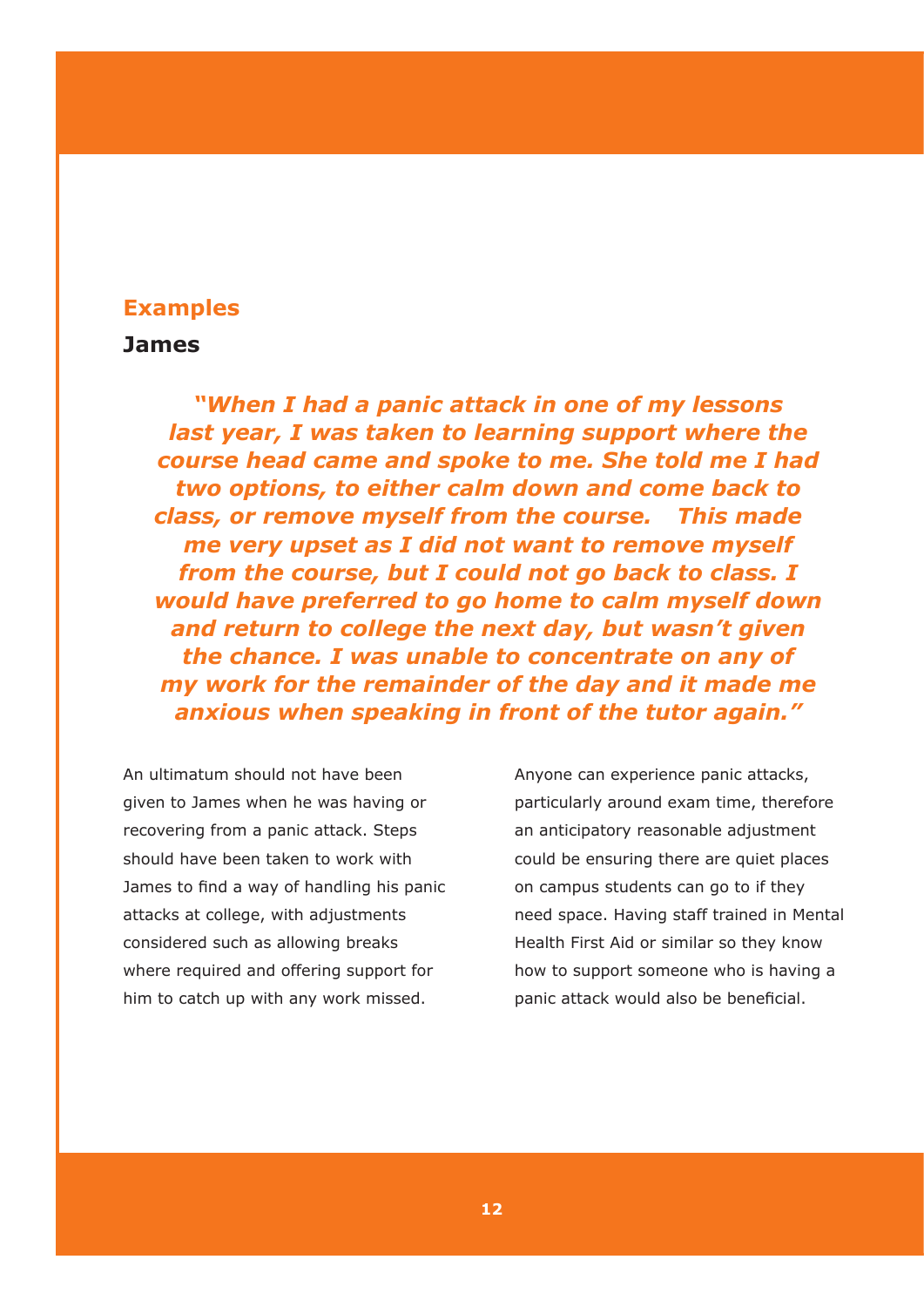

#### **Sarah**

*"The registration process was very unfriendly towards students with anxiety issues. I had to go into a really busy hall and queue up for ages three times, have my photograph taken with others watching, and be measured for uniform in a busy classroom. The stress of the first few weeks meant I did not manage to attend all classes and was left no option but to leave the course. It had a detrimental effect on my wellbeing and standard of life."*

Sarah could have been offered an alternative to queueing in a busy hall which was difficult for her because of anxiety issues. Staff should be aware that students may find this difficult and try to identify alternatives for the small number of students who may need them. Again with measuring for uniform an alternative could have been offered. It is understandably difficult for staff if they do not know if any students will find this difficult, so stating clearly to everyone that if for any reason registration

processes are difficult they can approach staff and an alternative will discussed is important. Creating a friendly and welcoming environment and ensuring that any students coming forward receive a friendly response, remembering the duty to make reasonable adjustments is legal requirement and therefore no one should not be treated as if it is problematic to find a solution. Sarah may have been able to attend her classes and stay on her course if a reasonable adjustment had been made.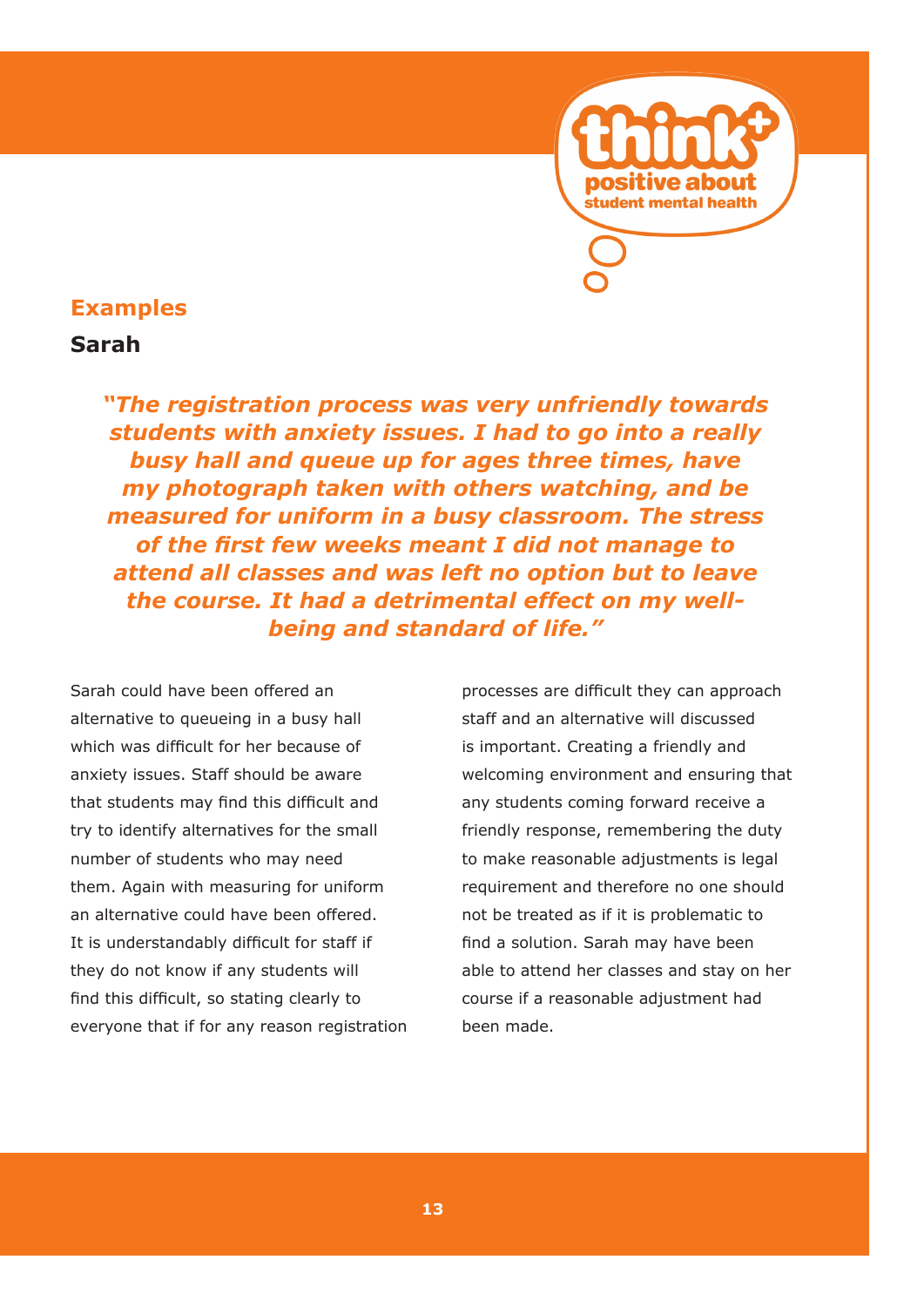#### **Philip**

*"I have had severe clinical depression for five years. At uni, lecturers belittled my condition as 'natural nerves' or said 'you're just over-reacting'. Lecturers would not give me extensions without two weeks warning, which isn't helpful as my mood may dip for example three days before the handin, requiring an extension. They also ignored my requests for help with tasks. They seemed shocked when I tried to discuss my mental health with them, as if it's something I shouldn't talk about because it's too shameful. They would not take into consideration the side-effects of my medication when giving me physical tasks. Whenever the issue was raised they said that they can't be held responsible for people's mental health, that's the job of a GP/therapist.*

*"I felt angry, lack of support meant I had to drop out of and re-sit modules at a later date. I was demoralised and did badly in modules because my disability wasn't catered for. It's meant I've felt less able to go to lecturers to ask for help, even about non-mental health issues. It has constantly made me question whether my depression is a disability or just a personal weakness, as it seemed it was often is implied."*

Philip has depression which has lasted over 12 months and has a substantial impact on his ability to carry out normal day to day activities, therefore would be classed

as a disability. This means that reasonable adjustments should have been made, which might have included allowing for extensions, providing additional notes for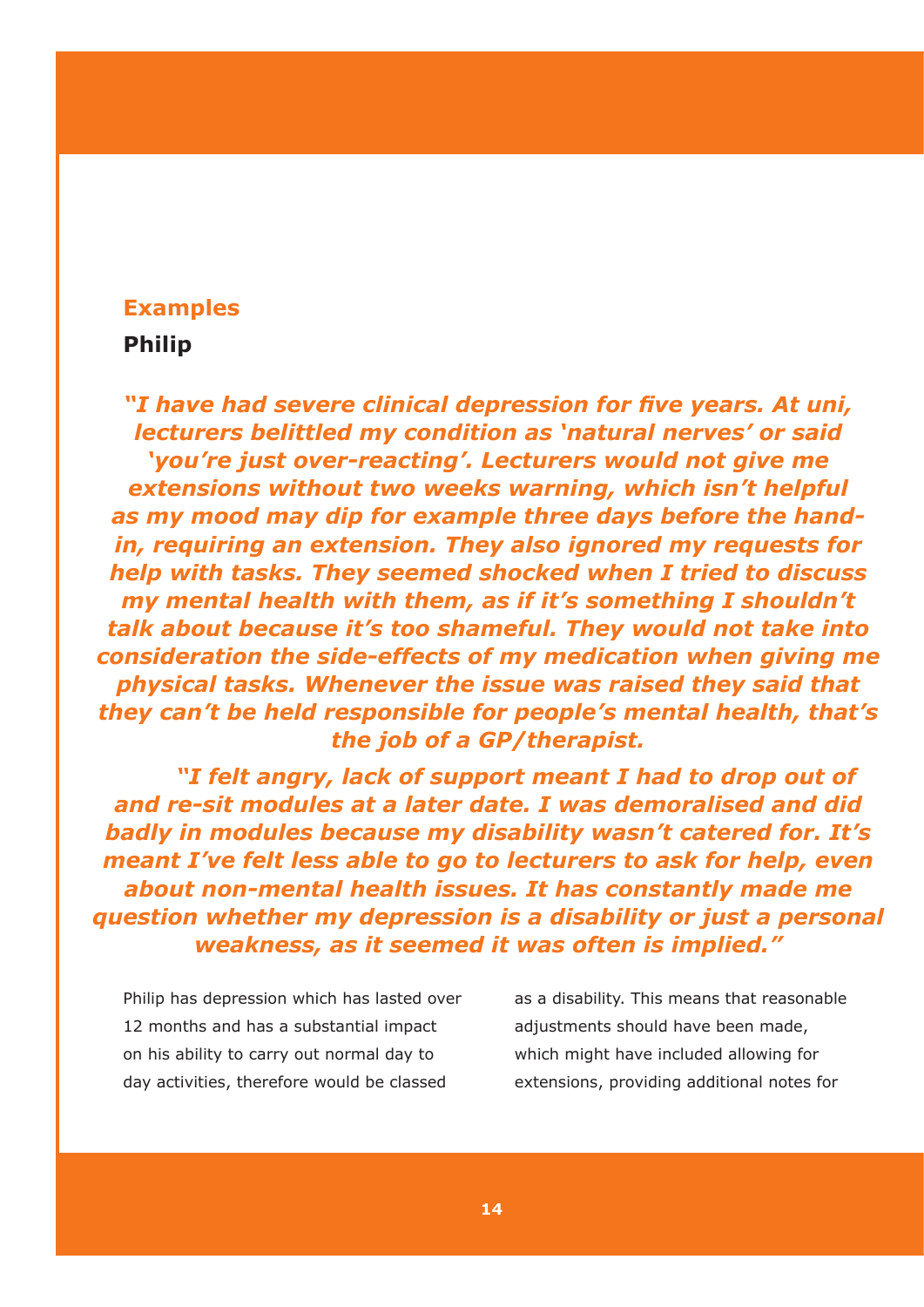

missed classes and help with tasks where required. The impact of the physical side effects of his medication should have been discussed and a reasonable adjustment found where possible so he could be on a level playing field with his classmates.

Empathy and sensitivity were lacking in the approach of the staff involved. Depression is a real illness and not a personal weakness and Philip should not have been left questioning this.

## **Steps You Can Take**

There are a number of things you can do to ensure students do not face stigma and discrimination at your college or university. Being aware of the legal requirements under the Equality Act 2010 is an important step. Being approachable and ensuring the department you work in has a welcoming and accepting atmosphere will make it more likely that a student will feel able to speak to you about their mental health and their needs related to that. Increasing your knowledge of mental health may be helpful, though it is important to remember that no matter what illness or condition a person has, an empathetic response and a solution focused attitude is vital. You do not have to be an expert in mental health to support a student and find adjustments to allow

them to fulfil their potential in education. Promoting the fact that the department and college or university as a whole are keen to support students and help them to study is another positive step, which can be done by ensuring that all staff in the department are aware of their responsibilities under the Equality Act and know where to go to find out more and get support themselves where required in order to provide the best response to a student. It is the responsibility of everyone to ensure no stigma or discrimination occurs in Scottish universities and colleges, which will contribute to increased attainment, retention, and much healthier and richer college and university campuses.